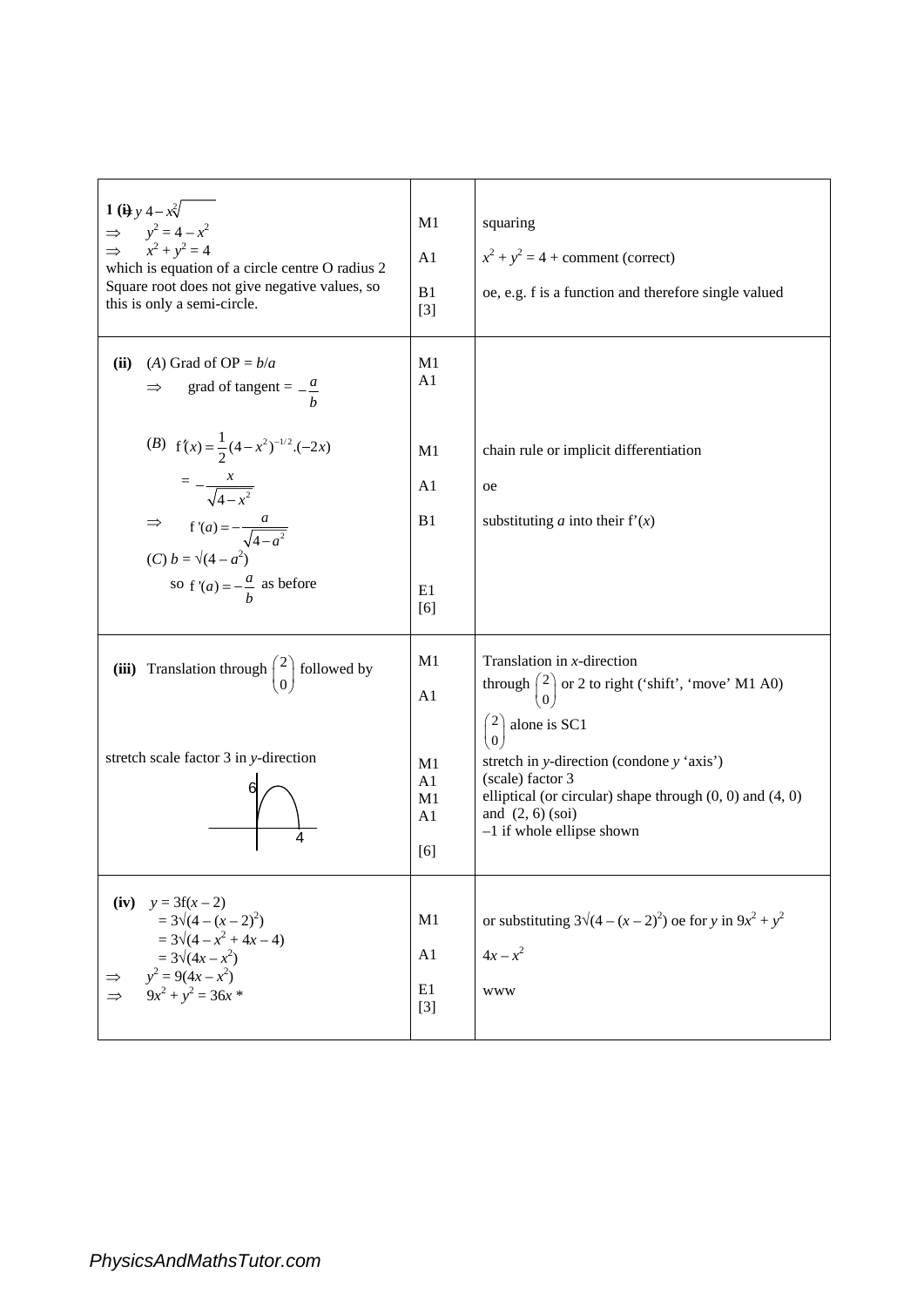| When $x = -1$ , $y = -1\sqrt{0} = 0$<br>2(i)<br>Domain $x \ge -1$                                                                                                                                                            | E1<br>B <sub>1</sub><br>$[2]$                     | Not $y \ge -1$                                                                                                                                                   |  |
|------------------------------------------------------------------------------------------------------------------------------------------------------------------------------------------------------------------------------|---------------------------------------------------|------------------------------------------------------------------------------------------------------------------------------------------------------------------|--|
| (ii) $\frac{dy}{dx} = x \cdot \frac{1}{2} (1+x)^{-1/2} + (1+x)^{1/2}$                                                                                                                                                        | B <sub>1</sub>                                    | $x.\frac{1}{2}(1+x)^{-1/2}$<br>$\ldots + (1+x)^{1/2}$                                                                                                            |  |
| $= \frac{1}{2} (1 + x)^{-1/2} [x + 2(1 + x)]$                                                                                                                                                                                | B1<br>M1                                          | taking out common factor or common denominator                                                                                                                   |  |
| $=\frac{2+3x}{2\sqrt{1+x}}$                                                                                                                                                                                                  | E1                                                | <b>WWW</b>                                                                                                                                                       |  |
| or $u = x + 1 \Rightarrow du/dx = 1$<br>$\Rightarrow$ y = $(u - 1)u^{1/2} = u^{3/2} - u^{1/2}$                                                                                                                               | M <sub>1</sub>                                    |                                                                                                                                                                  |  |
| $\Rightarrow \frac{dy}{du} = \frac{3}{2}u^{\frac{1}{2}} - \frac{1}{2}u^{-\frac{1}{2}}$<br>$\Rightarrow \frac{dy}{dx} = \frac{dy}{du} \cdot \frac{du}{dx} = \frac{3}{2}(x+1)^{\frac{1}{2}} - \frac{1}{2}(x+1)^{-\frac{1}{2}}$ | A <sub>1</sub>                                    |                                                                                                                                                                  |  |
| $=\frac{1}{2}(x+1)^{-\frac{1}{2}}(3x+3-1)$                                                                                                                                                                                   | M1                                                | taking out common factor or common denominator                                                                                                                   |  |
| $=\frac{2+3x}{2\sqrt{1+x}}$                                                                                                                                                                                                  | E1<br>$[4]$                                       |                                                                                                                                                                  |  |
| (iii) $dy/dx = 0$ when $3x + 2 = 0$<br>$x = -2/3$<br>$\Rightarrow$<br>$\Rightarrow y = -\frac{2}{3}\sqrt{\frac{1}{3}}$<br>Range is $y \ge -\frac{2}{3}\sqrt{\frac{1}{2}}$                                                    | M1<br>Alca<br>$\mathbf 0$<br>A1<br>B1 ft<br>$[4]$ | 0.<br>not $x \geq \frac{2}{3} \sqrt{\frac{1}{3}}$ (ft their y value, even if approximate)                                                                        |  |
| (iv) $\int_{-1}^{0} x\sqrt{1 + x} dx$                                                                                                                                                                                        |                                                   |                                                                                                                                                                  |  |
| let $u = 1 + x$ , $du/dx = 1 \implies du = dx$                                                                                                                                                                               | M <sub>1</sub>                                    | $du = dx$ or $du/dx = 1$ or $dx/du = 1$                                                                                                                          |  |
| when $x = -1$ , $u = 0$ , when $x = 0$ , $u = 1$                                                                                                                                                                             | B <sub>1</sub>                                    | changing limits - allow with no working shown provided limits<br>are present and consistent with dx and du.                                                      |  |
| $=\int_0^1 (u-1)\sqrt{u} du$                                                                                                                                                                                                 | M1                                                | $(u-1)\sqrt{u}$                                                                                                                                                  |  |
| $=\int_0^1 (u^{3/2}-u^{1/2})du^*$                                                                                                                                                                                            | E1                                                | www-condone only final brackets missing, otherwise notation<br>must be correct                                                                                   |  |
| $=\left[\frac{2}{5}u^{5/2}-\frac{2}{3}u^{3/2}\right]_0^{\frac{1}{2}}$<br>$= \pm \frac{4}{15}$                                                                                                                                | <b>B1 B1</b><br>M1<br>Alca<br>$\mathbf{o}$<br>[8] | $\frac{2}{5}u^{5/2}, -\frac{2}{3}u^{3/2}$ (oe)<br>substituting correct limits (can imply the zero limit)<br>$\pm \frac{4}{15}$ or $\pm 0.27$ or better, not 0.26 |  |